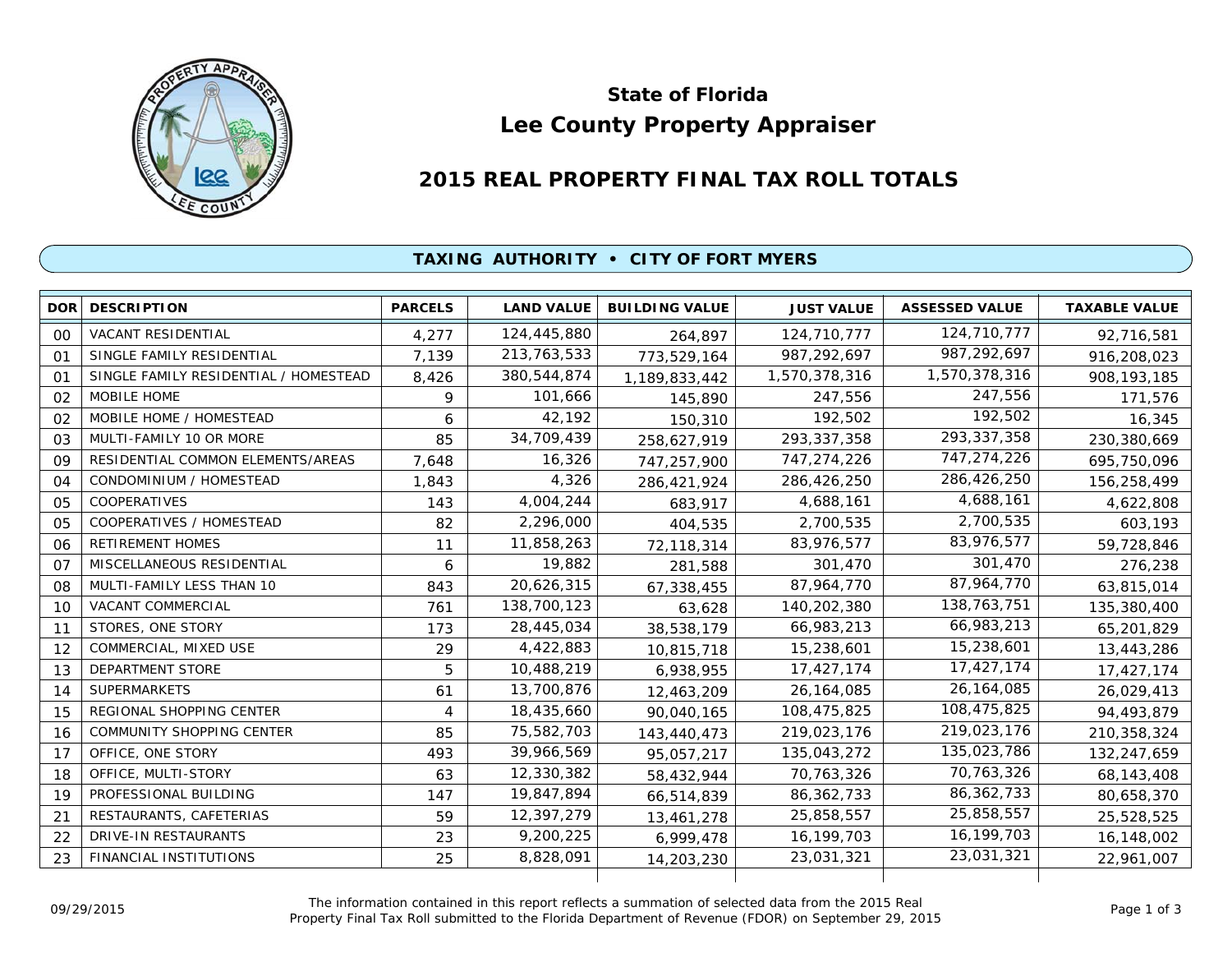### **TAXING AUTHORITY • CITY OF FORT MYERS**

| 24 | <b>INSURANCE COMPANY OFFICES</b>      |                |              |             |               |               |             |
|----|---------------------------------------|----------------|--------------|-------------|---------------|---------------|-------------|
|    |                                       | 1              | $\mathbf 0$  | 54,350      | 54,350        | 54,350        | 54,340      |
| 25 | REPAIR SERVICE SHOPS                  | 18             | 547,906      | 1,315,106   | 1,863,012     | 1,863,012     | 1,863,012   |
| 26 | <b>SERVICE STATIONS</b>               | 12             | 1,970,198    | 1,397,401   | 3,367,599     | 3,367,599     | 3,138,850   |
| 27 | AUTO SALES, REPAIR, ETC               | 213            | 52,093,471   | 50,879,644  | 102,973,115   | 102,973,115   | 102,437,715 |
| 28 | PARKING LOTS, MH PARKS, ETC           | 16             | 4,879,124    | 841,498     | 5,720,622     | 5,720,622     | 5,598,209   |
| 30 | FLORISTS, GREENHOUSES                 | $\overline{2}$ | 118,937      | 168,367     | 287,304       | 287,304       | 287,304     |
| 32 | ENCLOSED THEATER/AUDITORIUM           | 13             | 902,178      | 2, 163, 157 | 3,065,335     | 3,065,335     | 2,733,876   |
| 33 | NIGHT CLUBS, LOUNGES, BARS            | 18             | 1,548,977    | 2,358,521   | 3,907,498     | 3,907,498     | 3,835,801   |
| 34 | BOWLING ALLEYS, RINKS, ARENAS         | $\mathbf{1}$   | 655,952      | 2,233,414   | 2,889,366     | 2,889,366     | 2,889,366   |
| 35 | TOURIST ATTRACTIONS                   | $\overline{2}$ | 4,031,750    | 4,327,179   | 8,358,929     | 8,358,929     | 8,358,929   |
| 38 | GOLF COURSE, DRIVING RANGE            | 11             | 4,552,195    | 6,795,435   | 11,414,428    | 11,347,630    | 11,347,630  |
| 39 | HOTELS, MOTELS                        | 26             | 10,184,715   | 59,171,370  | 69,356,085    | 69,356,085    | 42,901,430  |
| 40 | VACANT INDUSTRIAL                     | 217            | 25, 103, 041 | 30,584      | 25, 133, 625  | 25, 133, 625  | 24,733,142  |
| 41 | LIGHT MANUFACTURING                   | 40             | 7,642,178    | 11,943,415  | 19,585,593    | 19,585,593    | 19,431,117  |
| 42 | HEAVY INDUSTRIAL                      | $\mathbf{1}$   | 318,070      | 939,672     | 1,257,742     | 1,257,742     | 1,223,190   |
| 46 | OTHER FOOD PROCESSING                 | $\mathbf{1}$   | 172,163      | 273,233     | 445,396       | 445,396       | 445,396     |
| 47 | MINERAL PROCESSING                    | 4              | 1,342,251    | 1,039,979   | 2,382,230     | 2,382,230     | 2,329,595   |
| 48 | WAREHOUSING, DISTRIBUTION TERMINALS   | 521            | 58,513,573   | 99.627.894  | 158, 141, 467 | 158, 141, 467 | 150,510,223 |
| 49 | <b>OPEN STORAGE</b>                   | 18             | 1,650,520    | 557,988     | 2,208,508     | 2,208,508     | 2,174,910   |
| 51 | <b>CROPLAND CLASS I</b>               | 5              | 240,234      | $\mathbf 0$ | 7,476,047     | 240,234       | 240,234     |
| 60 | <b>GRAZING LAND CLASS I</b>           | 30             | 1,195,635    | 1,366,591   | 39,452,105    | 2,562,226     | 2,562,226   |
| 61 | <b>GRAZING LAND CLASS II</b>          | 26             | 593,999      | 250,569     | 27,381,133    | 844,568       | 638,483     |
| 62 | <b>GRAZING LAND CLASS III</b>         | 11             | 1,457,541    | $\mathbf 0$ | 13,534,059    | 1,457,541     | 1,457,541   |
| 64 | <b>GRAZING LAND CLASS V</b>           | $\mathbf{1}$   | 173          | $\mathbf 0$ | 128,066       | 173           | 173         |
| 65 | <b>GRAZING LAND CLASS VI</b>          | $\overline{2}$ | 313          | $\mathbf 0$ | 8,561         | 313           | 313         |
| 67 | POULTRY, BEES, TROPICAL FISH, RABBITS | $\overline{2}$ | 138,401      | 429,590     | 714,520       | 567,991       | 524,078     |
| 68 | DAIRIES, FEED LOTS                    | 1              | 3,490        | $\Omega$    | 117,700       | 3,490         | 3,490       |
| 69 | ORNAMENTALS, MISCELLANEOUS AG         | 12             | 52,845       | 115,035     | 1,264,924     | 167,880       | 115,609     |
| 70 | VACANT INSTITUTIONAL                  | 215            | 7,398,017    | 5,134       | 7,403,151     | 7,403,151     | $\Omega$    |
| 71 | CHURCHES, TEMPLES                     | 159            | 37,942,430   | 116,362,080 | 154,994,655   | 154,304,510   | 1,125,293   |
| 72 | PRIVATE SCHOOLS & COLLEGES            | 9              | 4,779,419    | 11,898,057  | 16,677,476    | 16,677,476    | 0           |
| 73 | PRIVATELY OWNED HOSPITALS             | 6              | 3,182,631    | 4,764,152   | 7,946,783     | 7,946,783     | $\mathbf 0$ |
| 74 | HOMES FOR THE AGED                    | 12             | 766,472      | 5,354,407   | 6,120,879     | 6,120,879     | $\Omega$    |
| 75 | ORPHANAGES, NON-PROFIT SERVICE        | 121            | 12,181,280   | 40,341,492  | 52,522,772    | 52,522,772    | 4,816,461   |
| 77 | CLUBS, LODGES, UNION HALLS            | 8              | 1,544,477    | 3,433,053   | 4,977,530     | 4,977,530     | 139,620     |